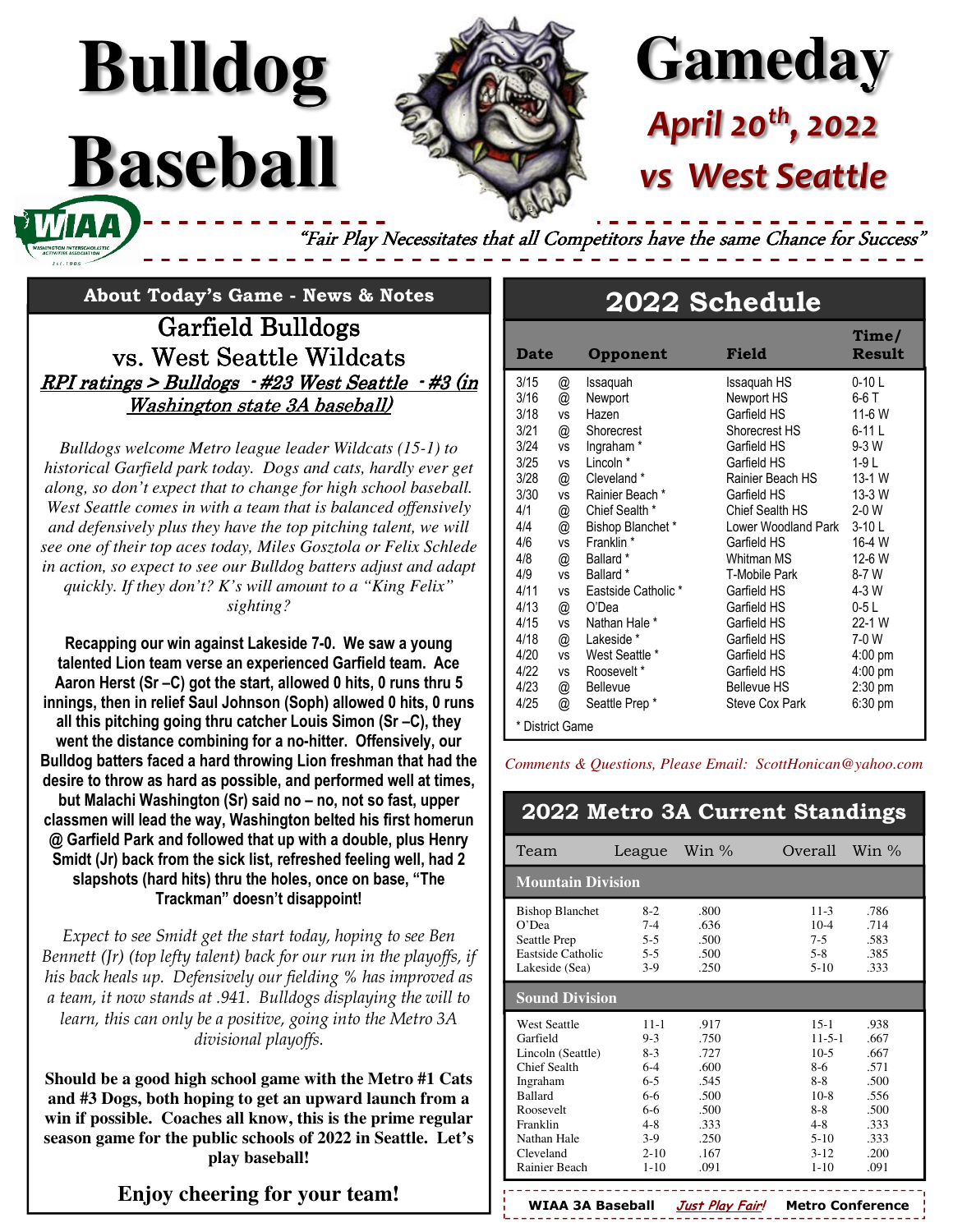### *Rebuttal to Senior Captain Aaron Herst answer to question #2 from the Lakeside GDF (Monday April 18th) from Garfield parent Cliff Meyer on the possibility of being able to "steal 1st base"*

Senior Co-Captain Aaron Herst revealed in his GameDay interview this week that he'd like baseball to legalize steals of first base.

GameDay reader Cliff Meyer says: let's talk about that! Consider first that batters \*already\* have three ways to, um, 'steal' first. Two are shady, but the third is totally above board:

1) leaning in, or otherwise not getting out of the way of a pitch,

12) subtly adjusting a swing of the bat so that it hits the catcher's glove, and

3) the often-seen play closest to an authentic stolen base: safely reaching first after the catcher drops a 3rd strike (with 0 or 1 out, only allowed if first is unoccupied).

So, Aaron is likely suggesting that a batter can take off on any pitch (presumably pitches that aren't I cleanly caught by the catcher). While attempted steals of first would provide excitement and increase the value of speed on the base paths, I feel it would do more harm than good, at least at the high school level. In particular, it would reduce effectiveness of pitchers who rely on breaking balls. (The more balls that get away, the more attempts to steal first, right?) This idea also seems likely to reduce the primacy of the **I** batted ball in offensive strategy. MLB is already hurting from the increase in the "three true outcomes" (strikeout, walk, home run).

Another big issue: would a batter stealing first have to be tagged? Under current rules, the dropped 3rd I strike results in a potential force play at first (although the batter-now-runner also can be out on a tag). **I** Let's leave this question for the future!

**BTW, it's notable that Aaron suggested this idea, because as of Monday, he had struck out just once this** season in 31 plate appearances (for an excellently minuscule 3.2% K rate). But, wouldn't you know, on that lone Strike 3 swing and miss, the catcher didn't catch the ball. Aaron took off for first … and was I thrown out. No "steal" this time!

| <b>Garfield Bulldogs</b> |                                                 |             |          |     |    |  |
|--------------------------|-------------------------------------------------|-------------|----------|-----|----|--|
| #                        | Name                                            | Pos         | Ht       | Wt  | Yr |  |
| 1                        | Sejhe Jackson                                   | ΟF          | $6-2$    | 180 | Jr |  |
| $\mathfrak{2}$           | Henry Smidt                                     | SS, RHP, 2B | $6 - 2$  | 170 | Jr |  |
| 3                        | Desmond Jaynes Ostrom                           | RHP. SS     | $6-1$    | 160 | Sr |  |
| $\overline{4}$           | Griffin Hintze                                  | 1B, 3B, RHP | $5-10$   | 175 | Sr |  |
| 5                        | Oliver Hogan                                    | 3B, SS, RHP | $6 - 2$  | 180 | Jr |  |
| 6                        | Patrick Theiss                                  | 2B, RHP, OF | $5-10$   | 150 | Sr |  |
| 7                        | CJ Friedlander                                  | C. OF       | $5 - 7$  | 180 | Sr |  |
| 8                        | Aaron Herst $(C)$                               | LHP, OF, 1B | $6 - 2$  | 175 | Sr |  |
| 9                        | Zac Meyer                                       | RHP. 3B     | $5-11$   | 170 | Sr |  |
| 10                       | Tommy Lessig                                    | RHP, 3B     | $5 - 11$ | 140 | Sr |  |
| 12                       | <b>Ouinn Chow</b>                               | C. OF       | $5-8$    | 150 | Sr |  |
| 13                       | Gavin Niccoli                                   |             |          |     | So |  |
| 14                       | Louis Simon $(C)$                               | C, INF, RHP | $5 - 7$  | 175 | Sr |  |
| 15                       | Saul Johnson                                    | OF, 3B, RHP | $5 - 11$ | 160 | So |  |
| 17                       | Malachi Washington                              | OF, RHP     | $6-2$    | 175 | Sr |  |
| 18                       | <b>Ben Bennett</b>                              | LHP, OF, 1B | $6-1$    | 185 | Jr |  |
| 19                       | Juan Cano                                       | C, OF, INF  | $6-0$    | 220 | Jr |  |
| 23                       | Mitchell Thomas-Fair                            | 1B          | $5-10$   | 255 | Sr |  |
| 24                       | Noah Lippman                                    | 2B, RHP, OF | $5-10$   | 175 | Jr |  |
| 25                       | Prince Davis                                    |             |          |     | Fr |  |
|                          | Head Coach: Chris Moedritzer<br>$(C)$ = Captain |             |          |     |    |  |

### **Gameday Rosters**

|                                                                               | <b>West Seattle Wildcats</b>                                                                                                                                                                                                                              |
|-------------------------------------------------------------------------------|-----------------------------------------------------------------------------------------------------------------------------------------------------------------------------------------------------------------------------------------------------------|
| #                                                                             | Name                                                                                                                                                                                                                                                      |
| 1<br>5<br>6<br>7<br>8<br>9<br>10<br>13<br>15<br>17<br>20/45<br>24<br>32<br>39 | Cooper Hubbard<br>Nick Hazelgrove<br><b>Jaxton Helmstettler</b><br>Caden Fahy<br>Maddox Brent<br>TJ Buehring<br><b>Bobby Trigg</b><br>Miles Gosztola<br>Jake Lockwood<br>Matthew Henning<br>Felix Schlede<br>Owen Earls<br>Westin Webb<br>Sabin Tomlinson |
| 41<br>41/23<br>47/28                                                          | Miles Chandler<br><b>Blaine Buchanan</b><br><b>Ryan Whitney</b><br>Head Coach: Dylan Mclauchlin<br>Head Coach: Bryan Tupper                                                                                                                               |

**Make a Donation w***ww.Garfielddiamondsports.org* **Thank You for your Support!**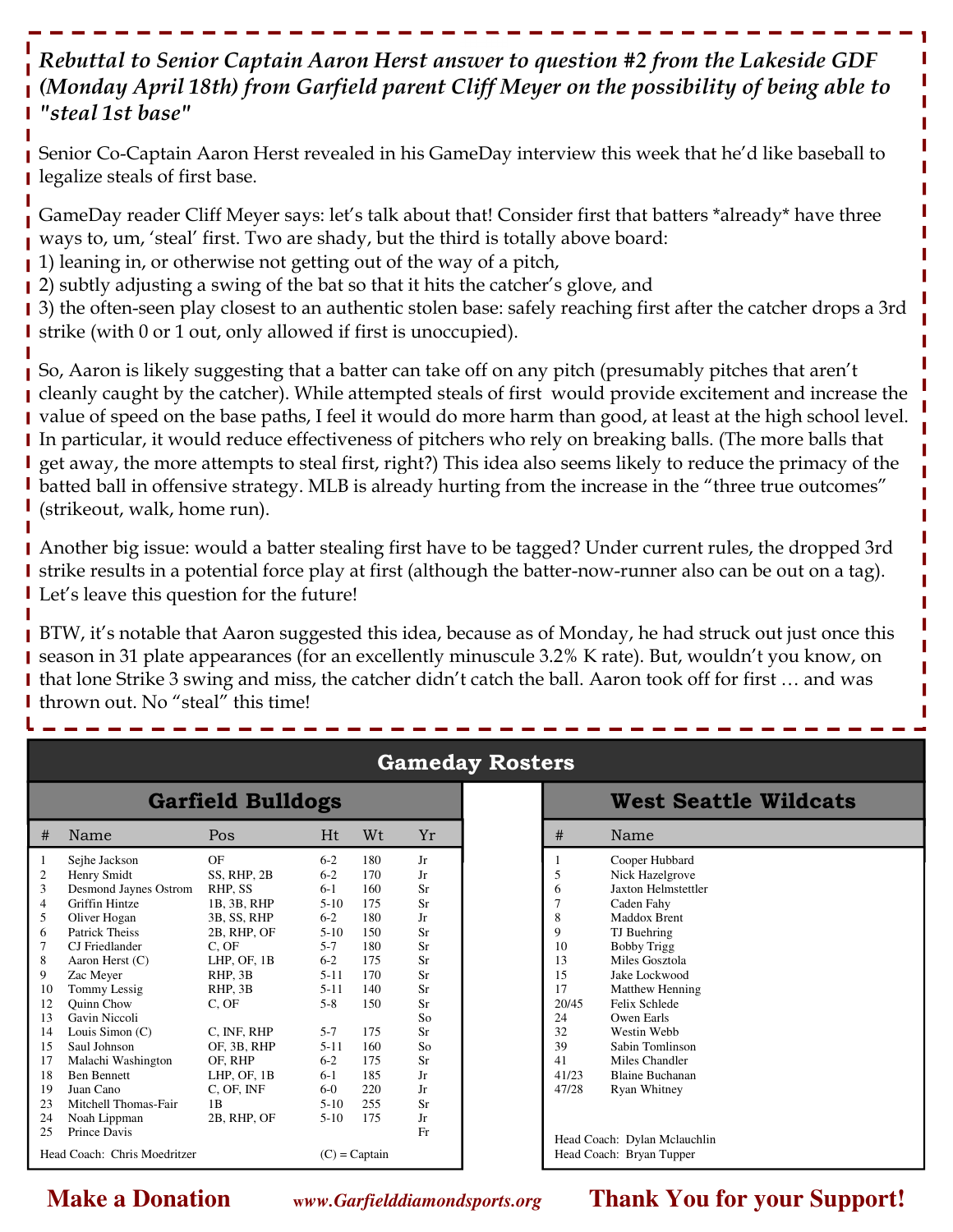### **~ Get to know the Garfield Coaches ~**

### **Chris Moedritzer Coach 2018 1999 12:33 Varsity Head Coach 2018**

**1)** *Who do you feel was instrumental in introducing you to baseball? How did it happen?*My mom and dad introduced me to baseball. My dad is from St Louis so he had me wearing red Cardinals baby outfits while watching the 1985 World Series with him. My parents played on a co-ed softball team in Albuquerque where I was born so there are pics of me hanging out at the ballfield as an infant, being passed around to teammates on the bench while my mom and dad were in the field. Started coach pitch baseball as a 7-year old and have been playing/coaching the sport ever since. Never had a spring without baseball!

**2)** *Baseball has changed slowly over the years, what rules would you like to see changed or possibly reversed back to the rule that was changed?* I'd like to see the pitchers hit for both leagues like they did prior to 1973. Now that I am a coach, I would say that the National League game involves more strategy (bunting, pinch-hitters, double shifts, etc.) and was more exciting to watch than the American League, but I know that's not what your typical baseball fan would want. I never liked that the two leagues had different sets of rules for lineup, glad to see that both leagues now have a DH.

**3)** *Hobbies and interests outside of baseball?* I like traveling, hiking, watching movies and sports...have gotten into playing pickleball over the last several years. Great combination of athleticism, hand-eye coordination and strategy involved, can be played by athletes of all ages and experience levels. I majored in Government and History in college, still enjoy a good discussion about politics and/or history.

**4)** *Favorite book you have read, why you enjoyed it and how it changed you?* I'm a nonfiction fan. A couple books I have read recently that I really enjoyed are "The Boys In The Boat" by Daniel James Brown and "Becoming Big League" by Bill Mullins. Both center around Seattle sports, but tie in the local history of the era. I grew up in Seattle and have always been interested in the history of this great city and how it has changed over the decades.

**5)** *Who is your favorite baseball player(s) from the past and why?* Ozzie Smith and Ken Griffey, Jr.! If you saw my baseball card collection from childhood, you would be able to tell those two were clearly my favorite ballplayers. I was a big fan of Ozzie, the best defensive shortstop in the history of the game. He had excellent footwork and quick hands, still impressive to watch highlights of him during his prime. Gotta love the pregame flip he did as he took the field in the 1st inning. Junior was my favorite Mariner. He put Seattle baseball on the map, always had a smile on his face and a sweet swing that packed some power. Loved watching him hit bombs and make spectacular catches at the fence in center field, turning opponents' home runs into a F-8.

### **Rey Verduzco Varsity Pitching Coach**

**1)** *Who do you feel was instrumental in introducing you to baseball? How did it happen?*My Papi (father). Took me to my first LA Dodgers game as an infant – Koufax vs Marichal. First game I remember was when I was five in 1970 – Dodgers vs Astros. We were in the CF bleachers – Dodgers' Willie Davis was patrolling CF.

**2)** *Baseball has changed slowly over the years, what rules would you like to see changed or possibly reversed back to the rule that was changed?* Eliminate defensive shifts.

**3)** *Hobbies and interests outside of baseball?* Gardening, walks, dining out, travelling, attending baseball games, concerts, reading.

14) Favorite book you have read, why you enjoyed it and how it changed you? Too many to list. Recent read was "White Rage," by Carol Anderson – A history of how Anti-Blackness is deeply imbedded in our nation's values, culture, **I** institutions, etc. I highly recommend it as part of your anti-racist learning and application.

**5)** *Who is your favorite baseball player(s) from the past and why?* Jackie Roosevelt Robinson, Roberto Clemente, and Fernando Valenzuela – need I say more?